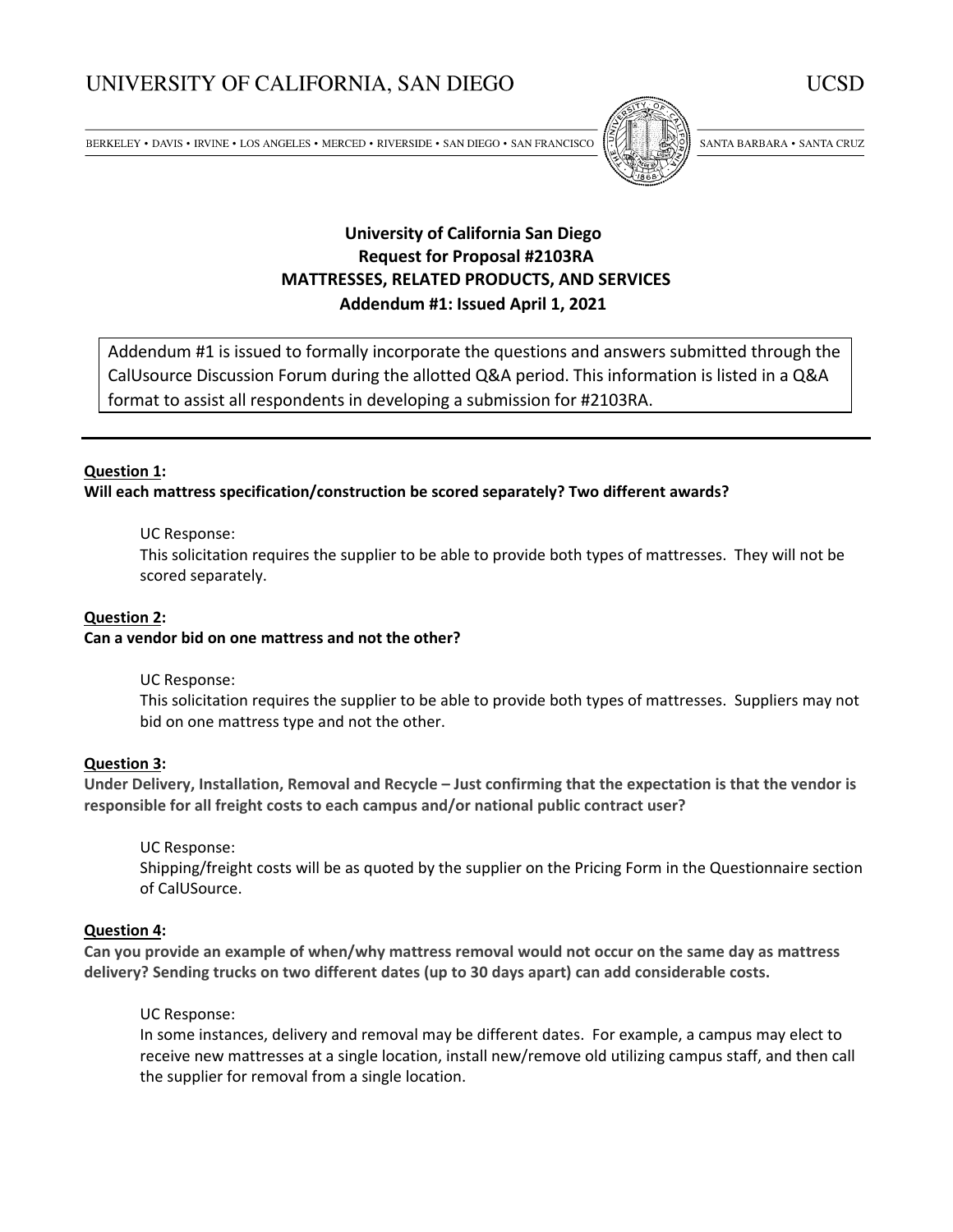MATTRESSES, RELATED PRODUCTS, AND SERVICES Request for Proposal #2103RA RESPONSES TO WRITTEN QUESTIONS AND APPROVED EQUALS AND CLARIFCATIONS

# **Question 5:**

**Is there some sort of financial "relief" available due to uncontrollable circumstances? Example – foam prices are climbing extensively due to many market conditions, COVID related, weather and capacity issues. It will be very hard to commit to 3 years of firm pricing with so many unknowns in the foam supply chain.** 

# UC Response:

Per the RFP, prices quoted will not increase during the base three (3) year period of the Agreement. In some instances, the University may entertain discussions of price increases during the base period due to extenuating circumstances but any decision for an increase would be at the discretion of the University.

# **Question 6:**

**Innerspring Specs In the introduction A, is says "Suppliers are encouraged to identify products that are made of recycled products, that use environmentally friendly production methods, or that can be recycled at the end of their service life."; yet you clearly specify each component required in your innerspring mattresses. How are we to propose more sustainable construction or newer recyclable mattress componentry/materials when the spec. is so clearly written?** 

# UC Response:

Supplier may propose an alternative so long as the alternative has similar dimensions and equal or better performance and safety.

# **Question 7:**

**Under #6 & #7 – Just confirming that the 2 oz. Enduralotor pad mentioned in #6 is the same component mentioned in the first line of #7 … 2 oz. per Sq.Ft. bonded polyester pad. Want to make sure the spec isn't doubling up with two separate 2 oz. pads.** 

*RFP Reference: 6) Enduralotor* 

*Mattresses shall have 2oz endurolator pad*

# *7) Upholstery*

*Each side of the innerspring unit is to be covered with a 2 oz. per square foot bonded polyester pad measuring 36" x 81". Batts pre‐compressed of fire‐retardant cotton felt consisting of one‐unit size batt per side shall be placed over the polyester pad. A 1" x 40" x 84" co‐polymer foam topper shall be placed over the cotton felt on each side.* 

UC Response: Correct. They are the same.

# **Question 8:**

**Under #6 Enduralotor ‐‐ The Enduralotor pad is older technology in mattress construction. Are we able to use a newer polyester pad technology that serves the same purpose and performs the same or better?** 

# UC Response:

Supplier may propose an alternative so long as the alternative has equal or better performance and safety.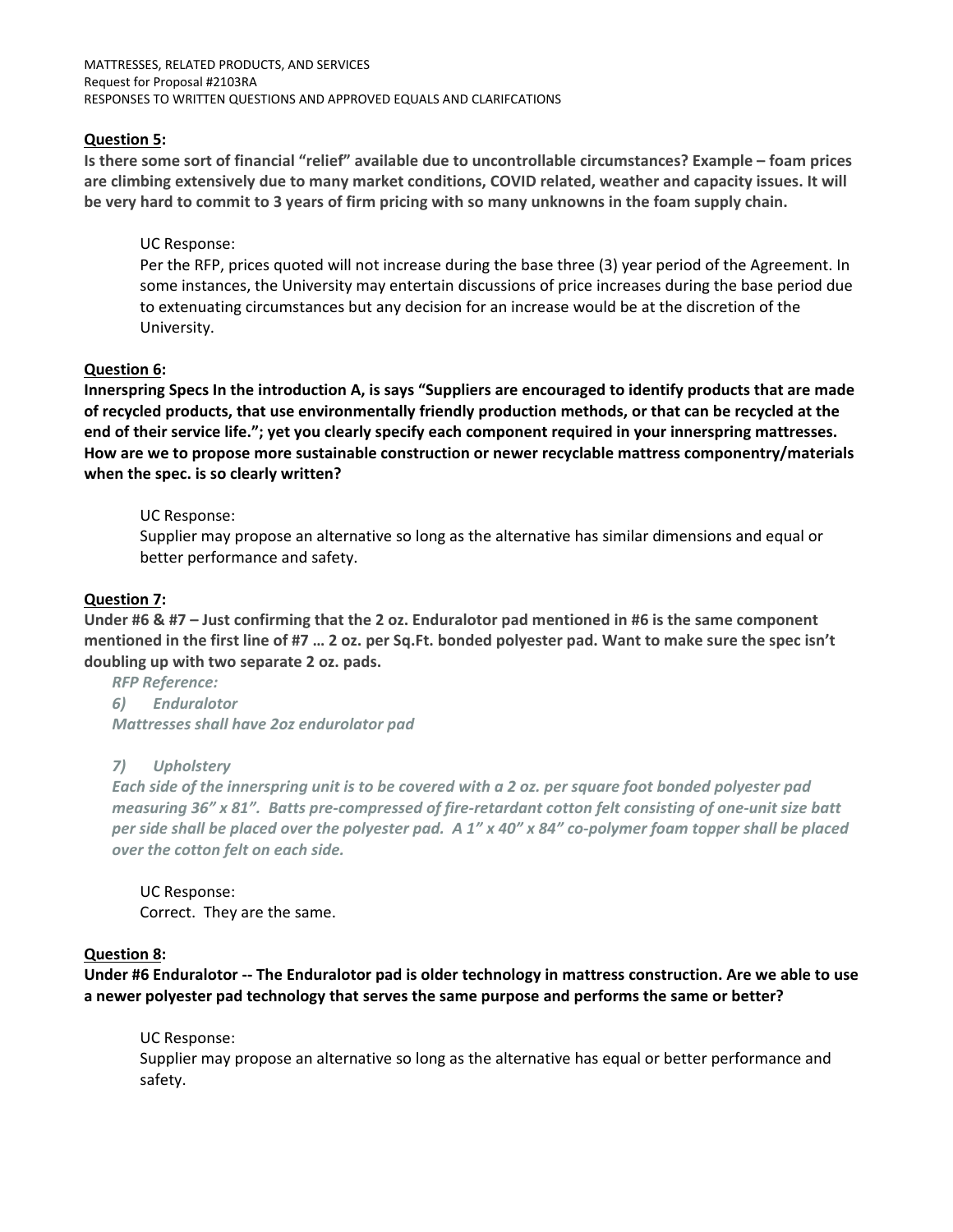MATTRESSES, RELATED PRODUCTS, AND SERVICES Request for Proposal #2103RA RESPONSES TO WRITTEN QUESTIONS AND APPROVED EQUALS AND CLARIFCATIONS

# **Question 9:**

**Under #7 Upholstery – there is newer mattress technology available that can serve both purposes of the bonded polyester pad and the cotton batting (combining two solutions into one). Are we allowed to utilize that newer material developments such as this?** 

UC Response:

Supplier may propose an alternative so long as the alternative has equal or better performance and safety.

#### **Question 10:**

**Under #10 Ticking – As for the request for vented mattresses, does UC San Diego have a preferred 3rd party in California that you'd recommend to perform the bed bug testing?**

#### *RFP Reference:*

*Mattresses will be vented (optional)\* with a filter fiber that has been 3rd party tested to ensure bed bugs, bed nymphs, and bed bug eggs cannot pass through. \* must be able to provide a vented product.*

UC Response: The University does not have a preferred 3rd party.

#### **Question 11:**

**Foam Specs In the introduction A, is says "Suppliers are encouraged to identify products that are made of recycled products, that use environmentally friendly production methods, or that can be recycled at the end of their service life."; yet you clearly specify each component required in your foam mattresses. How are we to propose more sustainable construction or newer recyclable mattress componentry/materials when the spec. is so clearly written?** 

UC Response:

Supplier may propose an alternative so long as the alternative has similar dimensions and equal or better performance and safety.

#### **Question 12:**

**#7 Packing Requirements A) It states that mattresses will be wrapped individually; compressed and rolled into a carton for shipping and storage. Rolled mattresses have a shelf life (a time frame in which once it's surpassed, it may not bounce back or fully recover from being rolled – typically 90 days to 120 days. Question: How long might be the longest time you'll keep rolled mattresses in storage? B) Will the campuses understand and accept a potential warranty denial if it is found that the mattress had been left rolled for a significant amount of time beyond the standard rolled shelf life?** 

#### UC Response:

Rolled mattress storage would not exceed the 90‐120 day shelf life therefore the warranty would not be affected.

#### **Question 13:**

**The innerspring and foam mattress covers call for different specifications and require different manufacturing processes and equipment. Would using the same cover processes on both models be an option?** 

#### UC Response:

Supplier may propose an alternative so long as the alternative has equal or better performance and safety.